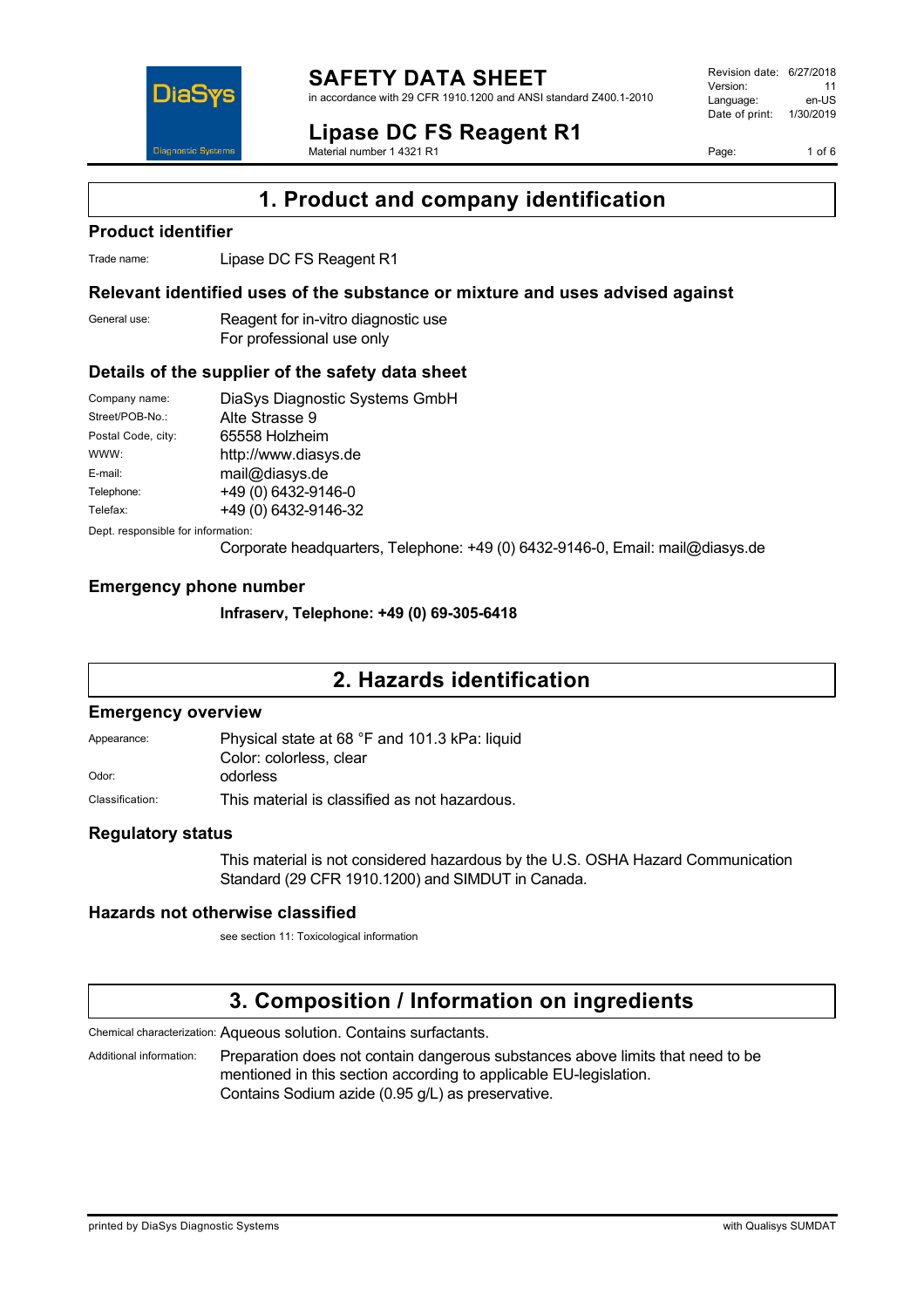

in accordance with 29 CFR 1910.1200 and ANSI standard Z400.1-2010

## **Lipase DC FS Reagent R1**

Material number 1 4321 R1

Revision date: 6/27/2018 Version: 11<br>Language: en-LIS Language: Date of print: 1/30/2019

Page: 2 of 6

| 4. First aid measures   |                                                                                                                                                                                                                                                  |  |
|-------------------------|--------------------------------------------------------------------------------------------------------------------------------------------------------------------------------------------------------------------------------------------------|--|
| In case of inhalation:  | Provide fresh air. Seek medical treatment in case of troubles.                                                                                                                                                                                   |  |
| Following skin contact: | Change contaminated clothing. Remove residues with water. In case of skin irritation,<br>consult a physician.                                                                                                                                    |  |
| After eye contact:      | Immediately flush eyes with plenty of flowing water for 10 to 15 minutes holding eyelids<br>apart. Remove contact lenses, if present and easy to do. Continue rinsing. In case of<br>troubles or persistent symptoms, consult an opthalmologist. |  |
| After swallowing:       | Rinse mouth thoroughly with water. Induce vomiting. Have victim drink large quantities of<br>water, with active charcoal if possible. Never give anything by mouth to an unconscious<br>person. Seek medical attention.                          |  |
|                         | Most important symptoms/effects, acute and delayed                                                                                                                                                                                               |  |
|                         | After eye contact: Mild irritant                                                                                                                                                                                                                 |  |

## **Information to physician**

Treat symptomatically.

## **5. Fire fighting measures**

Flash point/flash point range:

## not combustible

Auto-ignition temperature: No data available

#### Suitable extinguishing media:

Product is non-combustible. Extinguishing materials should therefore be selected according to surroundings.

#### **Specific hazards arising from the chemical**

Fires in the immediate vicinity may cause the development of dangerous vapors. In case of fire may be liberated: Nitrogen oxides (NOx), sulphur oxides, carbon monoxide and carbon dioxide.

Protective equipment and precautions for firefighters:

Wear self-contained breathing apparatus.

Additional information: Do not allow fire water to penetrate into surface or ground water.

## **6. Accidental release measures**

Personal precautions: Avoid contact with skin, eyes, and clothing. Wear suitable protective clothing. In enclosed areas: Provide fresh air.

Environmental precautions:

Do not allow to penetrate into soil, waterbodies or drains.

Methods for clean-up: Soak up with absorbent materials such as sand, siliceus earth, acid- or universal binder. Store in special closed containers and dispose of according to ordinance. Wash spill area with plenty of water.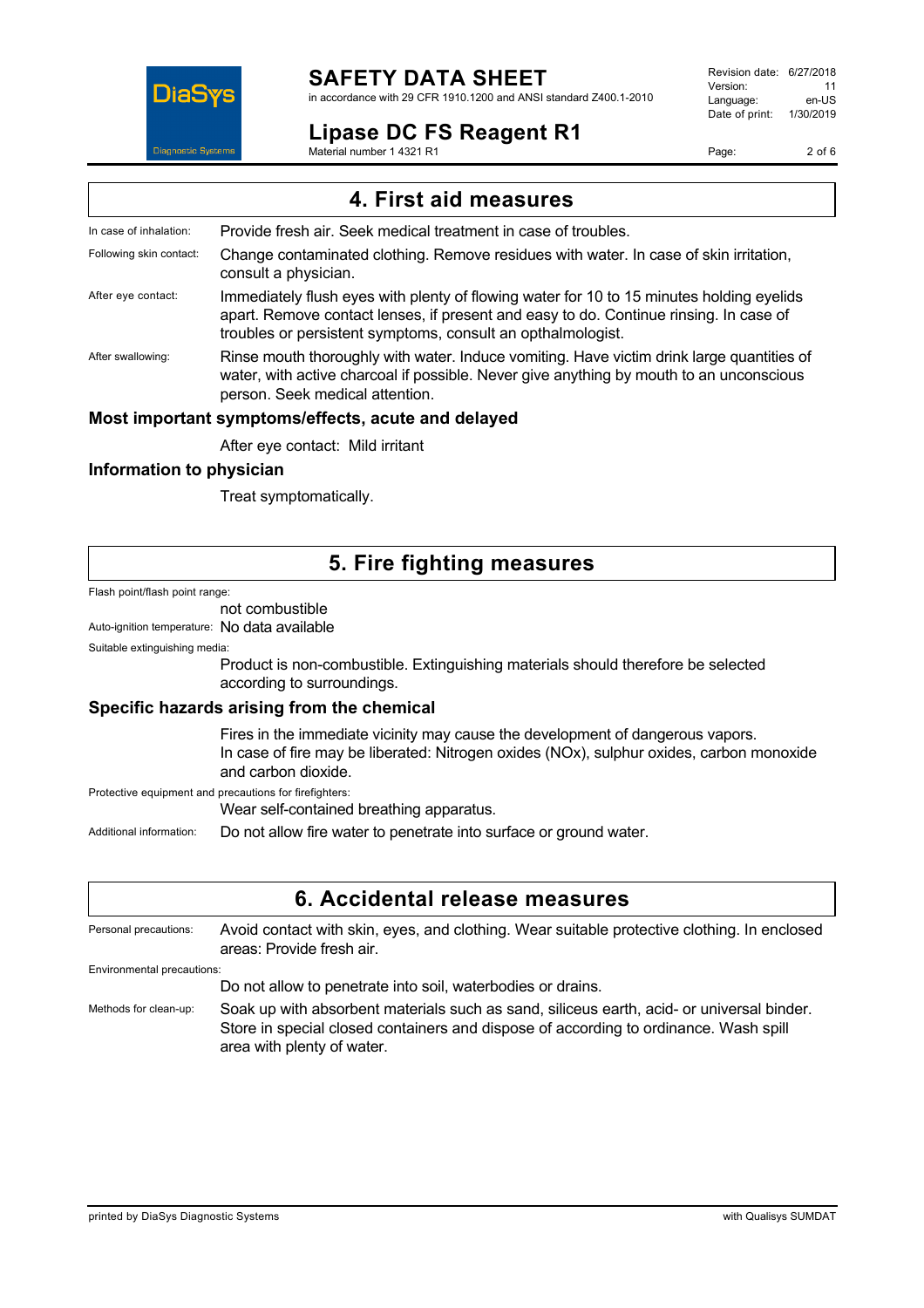

in accordance with 29 CFR 1910.1200 and ANSI standard Z400.1-2010

## **Lipase DC FS Reagent R1**

Material number 1 4321 R1

Revision date: 6/27/2018 Version: 11<br>Language: en-LIS Language: Date of print: 1/30/2019

Page: 3 of 6

# **7. Handling and storage**

## **Handling**

Advices on safe handling: Provide adequate ventilation, and local exhaust as needed. Avoid contact with skin and eyes. Wear appropriate protective equipment. Keep all containers, equipment and working place clean.

## **Storage**

Requirements for storerooms and containers:

Keep containers tightly closed and at a temperature between 35.6 °F and 46.4 °F. Protect from direct sunlight. Do not freeze. Keep sterile.

Hints on joint storage: Do not store together with: acids, alkalis

## **8. Exposure controls / personal protection**

#### **Engineering controls**

Provide good ventilation and/or an exhaust system in the work area. See also information in chapter 7, section storage.

## **Personal protection equipment (PPE)**

after work.

| Eye/face protection             | Tightly sealed goggles according to OSHA Standard - 29 CFR: 1910.133 or ANSI<br>Z87.1-2010, OSHA Standard - 29 CFR: 1910.133 or ANSI Z87.1-2003                                                                                                                     |
|---------------------------------|---------------------------------------------------------------------------------------------------------------------------------------------------------------------------------------------------------------------------------------------------------------------|
| Skin protection                 | Wear suitable protective clothing.                                                                                                                                                                                                                                  |
|                                 | Protective gloves according to OSHA Standard - 29 CFR: 1910.138. OSHA Standard - 29<br>CFR: 1910.138<br>Glove material: Nitrile rubber<br>Breakthrough time: >480 min.<br>Observe glove manufacturer's instructions concerning penetrability and breakthrough time. |
| Respiratory protection:         | When vapors form, use respiratory protection.<br>Use combination filter type A/P according to OSHA Standard - 29 CFR: 1910.134 or ANSI<br>Z88.2.                                                                                                                    |
| General hygiene considerations: |                                                                                                                                                                                                                                                                     |
|                                 | Avoid contact with skin, eyes, and clothing. Change contaminated clothing. Do not<br>breathe vapors. Wear appropriate protective equipment. Wash hands before breaks and                                                                                            |

**9. Physical and chemical properties**

## **Information on basic physical and chemical properties**

| Appearance:                              | Physical state at 68 °F and 101.3 kPa: liquid<br>Color: colorless, clear |
|------------------------------------------|--------------------------------------------------------------------------|
| Odor:                                    | odorless                                                                 |
| Odor threshold:                          | No data available                                                        |
| pH value:                                | at 77 °F: 8.0                                                            |
| Melting point/freezing point:            | approx. 32 °F                                                            |
| Initial boiling point and boiling range: | approx. 212 °F                                                           |
| Flash point/flash point range:           | not combustible                                                          |
| Evaporation rate:                        | No data available                                                        |

printed by DiaSys Diagnostic Systems with Qualisys SUMDAT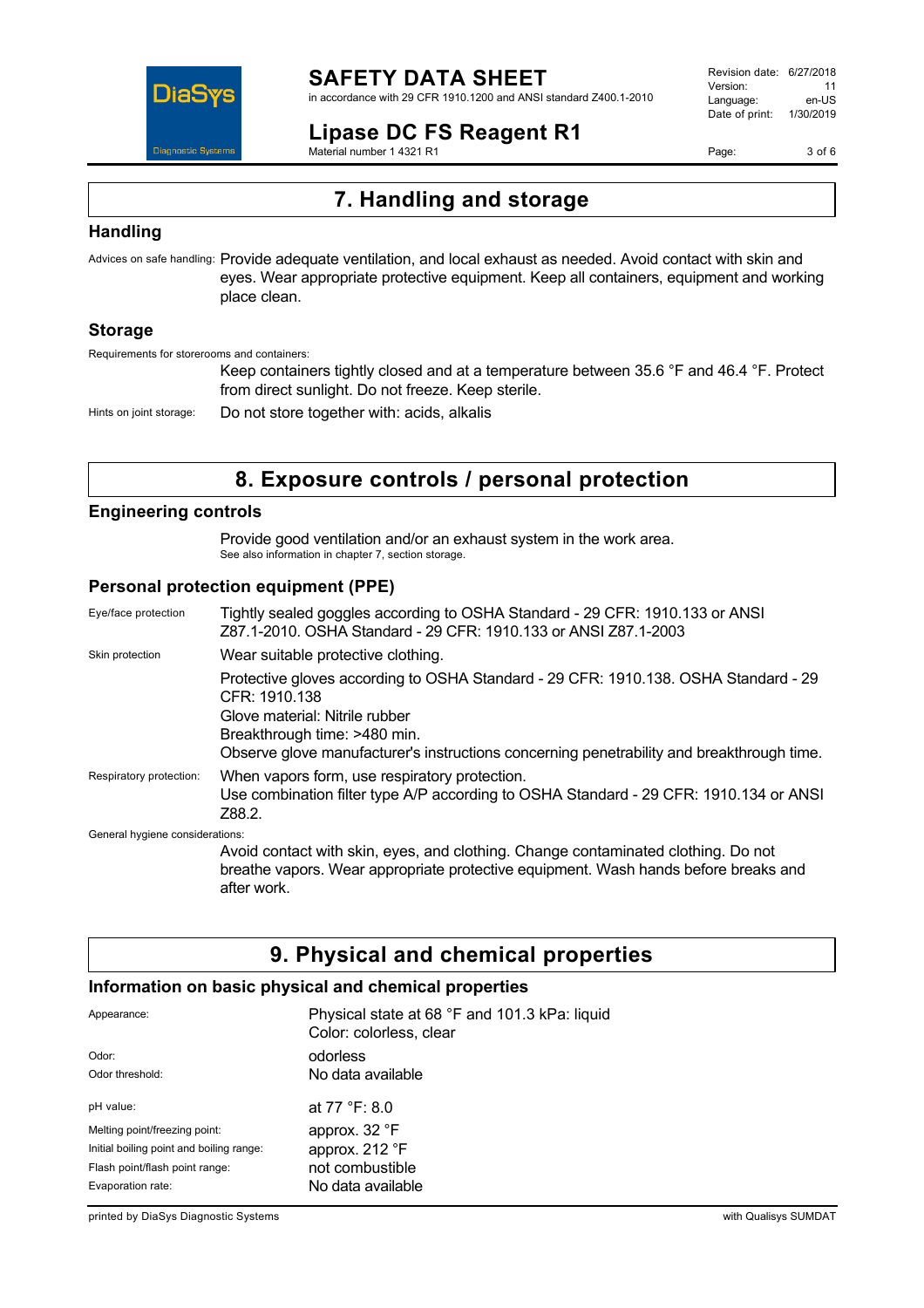

in accordance with 29 CFR 1910.1200 and ANSI standard Z400.1-2010

#### **Lipase DC FS Reagent R1** Material number 1 4321 R1

Revision date: 6/27/2018 Version: 11<br>Language: en-LIS Language: Date of print: 1/30/2019

| Page: | 4 of 6 |
|-------|--------|
|       |        |

| Flammability:<br>Explosion limits:                   | No data available<br>No data available                         |
|------------------------------------------------------|----------------------------------------------------------------|
| Vapor pressure:<br>Vapor density:<br>Density:        | No data available<br>No data available<br>at 68 °F: 1.007 g/mL |
| Water solubility:                                    | completely miscible                                            |
| Partition coefficient: n-octanol/water:              | No data available                                              |
| Auto-ignition temperature:<br>Thermal decomposition: | No data available<br>No data available                         |
| Additional information:                              | No data available                                              |

## **10. Stability and reactivity**

Chemical stability: Stable under recommended storage conditions.

Possibility of hazardous reactions

No hazardous reactions known.

Conditions to avoid: Protect from frost, heat and sunlight.

Incompatible materials: Acids, alkalis

Hazardous decomposition products:

No decomposition when used properly.

Thermal decomposition: No data available

## **11. Toxicological information**

## **Toxicological tests**

Toxicological effects: Acute toxicity (oral): Lack of data.

Acute toxicity (dermal): Lack of data.

Acute toxicity (inhalative): Lack of data.

Skin corrosion/irritation: Lack of data.

Serious eye damage/irritation: Lack of data.

Sensitisation to the respiratory tract: Lack of data.

Skin sensitisation: Lack of data.

Germ cell mutagenicity/Genotoxicity: Lack of data.

Carcinogenicity: Lack of data.

Reproductive toxicity: Lack of data.

Effects on or via lactation: Lack of data.

Specific target organ toxicity (single exposure): Lack of data.

Specific target organ toxicity (repeated exposure): Lack of data.

Aspiration hazard: Lack of data.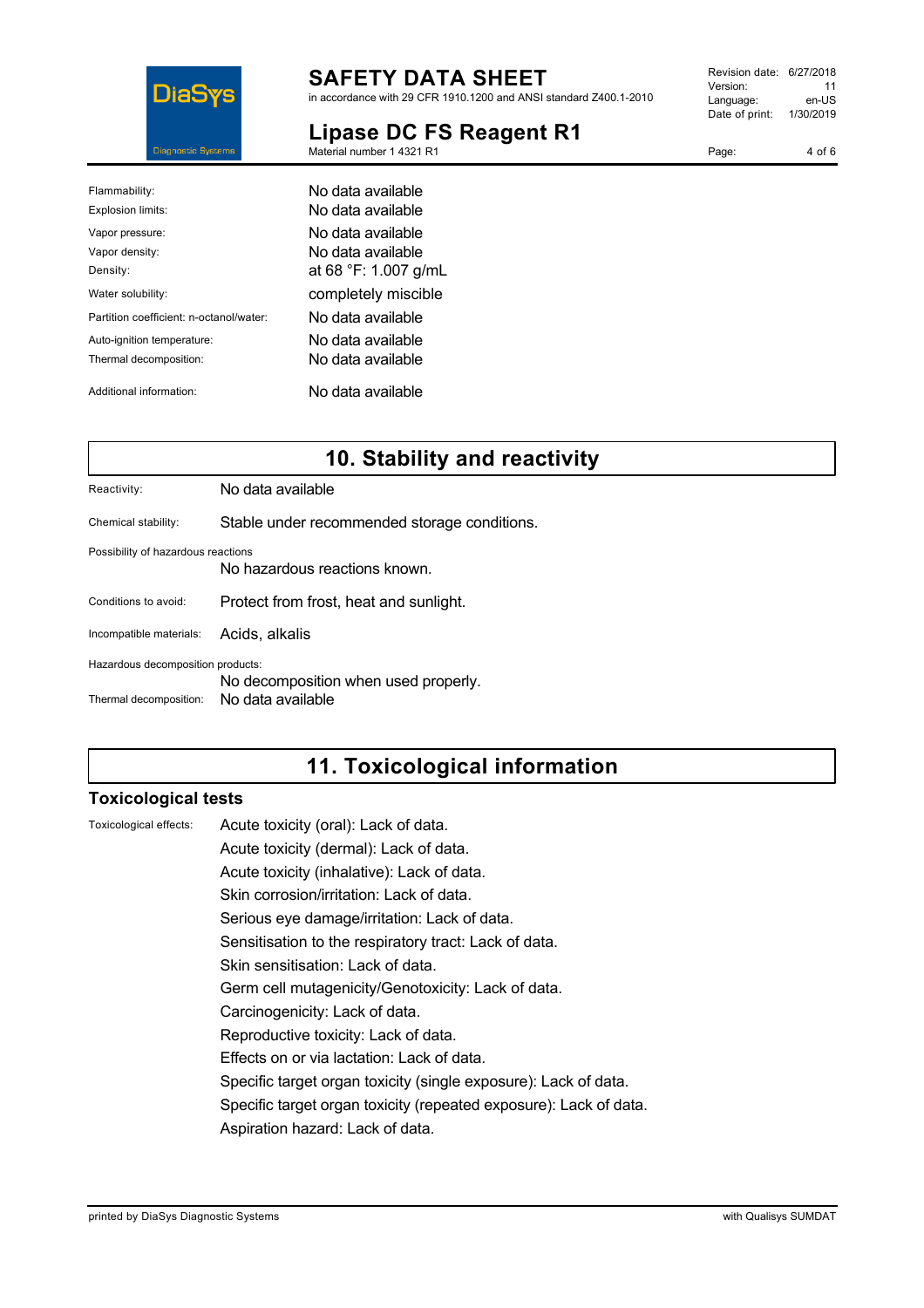

in accordance with 29 CFR 1910.1200 and ANSI standard Z400.1-2010

# **Lipase DC FS Reagent R1**

Material number 1 4321 R1

Revision date: 6/27/2018 Version: 11<br>Language: en-LIS Language: Date of print: 1/30/2019

Page: 5 of 6

Other information: Contains Sodium azide (0.95 g/L): After resorption: headache, dizziness, nausea, cough, vomiting, spasms, breathing

paralysis, CNS disorders, low blood pressure, cardiovascular failure, unconsciousness, collapse.

#### **Symptoms**

After eye contact: Mild irritant

## **12. Ecological information**

## **Ecotoxicity**

Further details: No data available

#### **Mobility in soil**

No data available

## **Persistence and degradability**

Further details: No data available

#### **Additional ecological information**

General information: Do not allow to enter into ground-water, surface water or drains.

## **13. Disposal considerations**

## **Product**

Recommendation: Special waste. Dispose of waste according to applicable legislation.

#### **Contaminated packaging**

Recommendation: Dispose of waste according to applicable legislation. Non-contaminated packages may be recycled.

## **14. Transport information**

#### **USA: Department of Transportation (DOT)**

Proper shipping name: Not restricted

#### **Sea transport (IMDG)**

Proper shipping name: Not restricted Marine pollutant: now no

## **Air transport (IATA)**

Proper shipping name: Not restricted

#### **Further information**

No dangerous good in sense of these transport regulations.